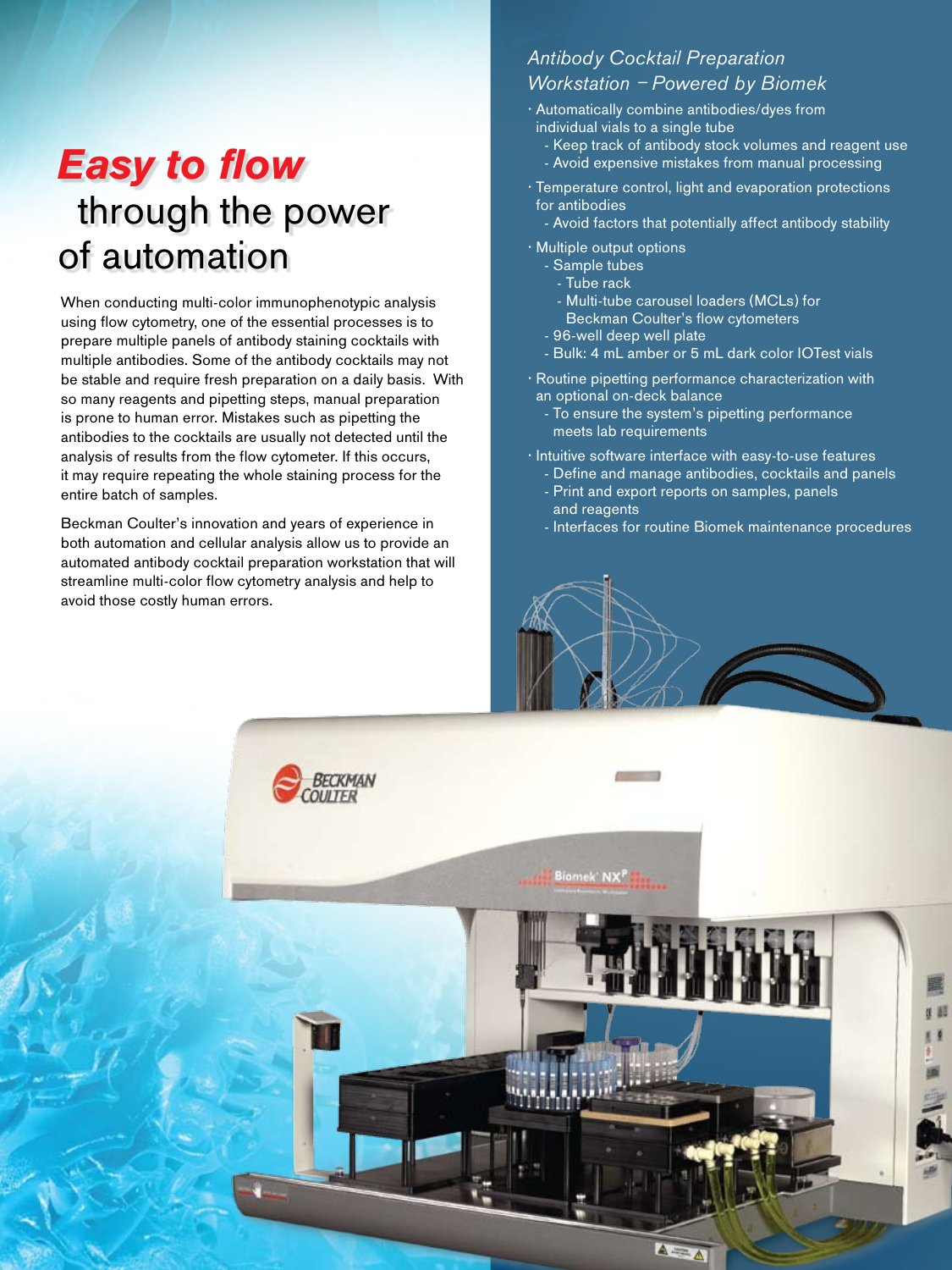### **Biomek Antibody Cocktail Preparation Workstation**

With Biomek NX<sup>P</sup> Span-8 with gripper laboratory automation workstation

#### Capacity:

Antibody vials 56 dark-color IOTest reagent vials 24 dark-color CYTO-STAT reagent vials 12 antibody vials from other vendors

### Output Options:

Choose one of the following configurations:

- 12x75 mm sample tubes in a rack
- 12x75 mm sample tubes in two 32-position multi-tube carousel loaders for Beckman Coulter's flow cytometers
- •Deep well plates
- •Dark color 5 mL IOTest reagent vials
- •Amber 4 mL reagent vials

### System Specifications for the base Biomek NXP

| Item                                    | <b>Description</b>                                                                  |
|-----------------------------------------|-------------------------------------------------------------------------------------|
| <b>Power Requirements</b>               | 100-240 VAC, 50-60Hz                                                                |
| Dimensions Base Unit                    | 91.44 cm (L) x 78.74 cm (W) x 111.76 cm (H)<br>36 in. (L) x 31 in. (W) x 44 in. (H) |
| Weight                                  | 86.2 kg (190 lbs.)                                                                  |
| <b>Ambient Operating</b><br>Temperature | $5^{\circ}$ – 30 °C (41° – 86 °F)                                                   |

Note: Beckman Coulter can provide further customization of antibody holders specific to your antibody vials.

### Contact your sales representative to configure a system that meets your needs.

If you're interested in finding out how you can automate your cocktail **depending on products** preparation, please visit us at www.beckmancoulter.com/autococktail

> For Laboratory Use Only; not for use in diagnostic procedures. Beckman Coulter, the stylized logo, Biomek, IOTest and CYTO-STAT are registered trademarks of Beckman Coulter, Inc. \* Biomek Antibody Cocktail Preparation Workstation is in development.





B2009-10697-LL-1K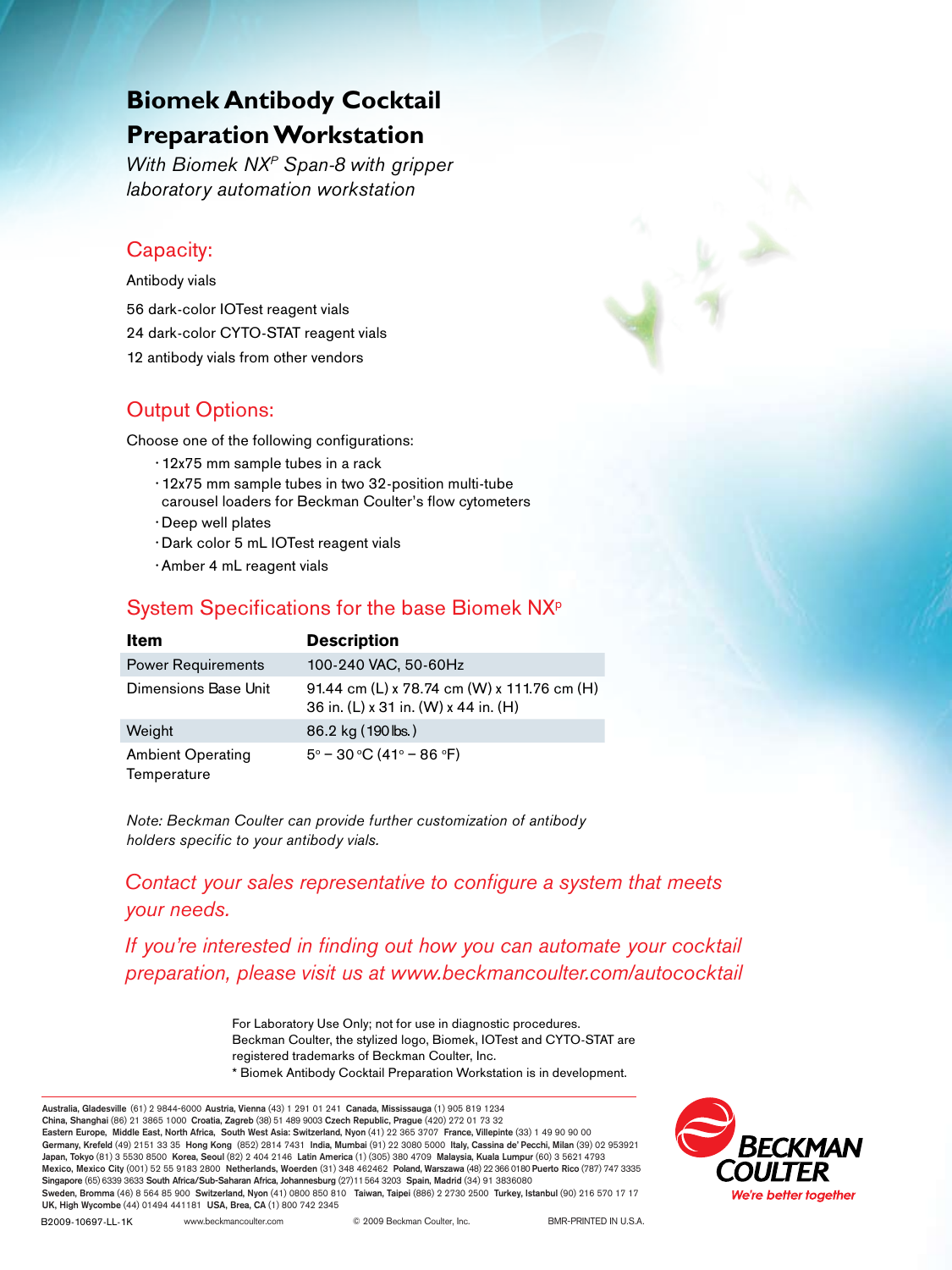

### Expedite and simplify your multi-color flow cytometry analysis preparation

Biomek Antibody Cocktail Preparation Workstation\*

Genomics Cell Analysis Particle Characterization Capillary Electrophoresis

Lab Automation

**Centrifugation** Bioseparation Lab Tools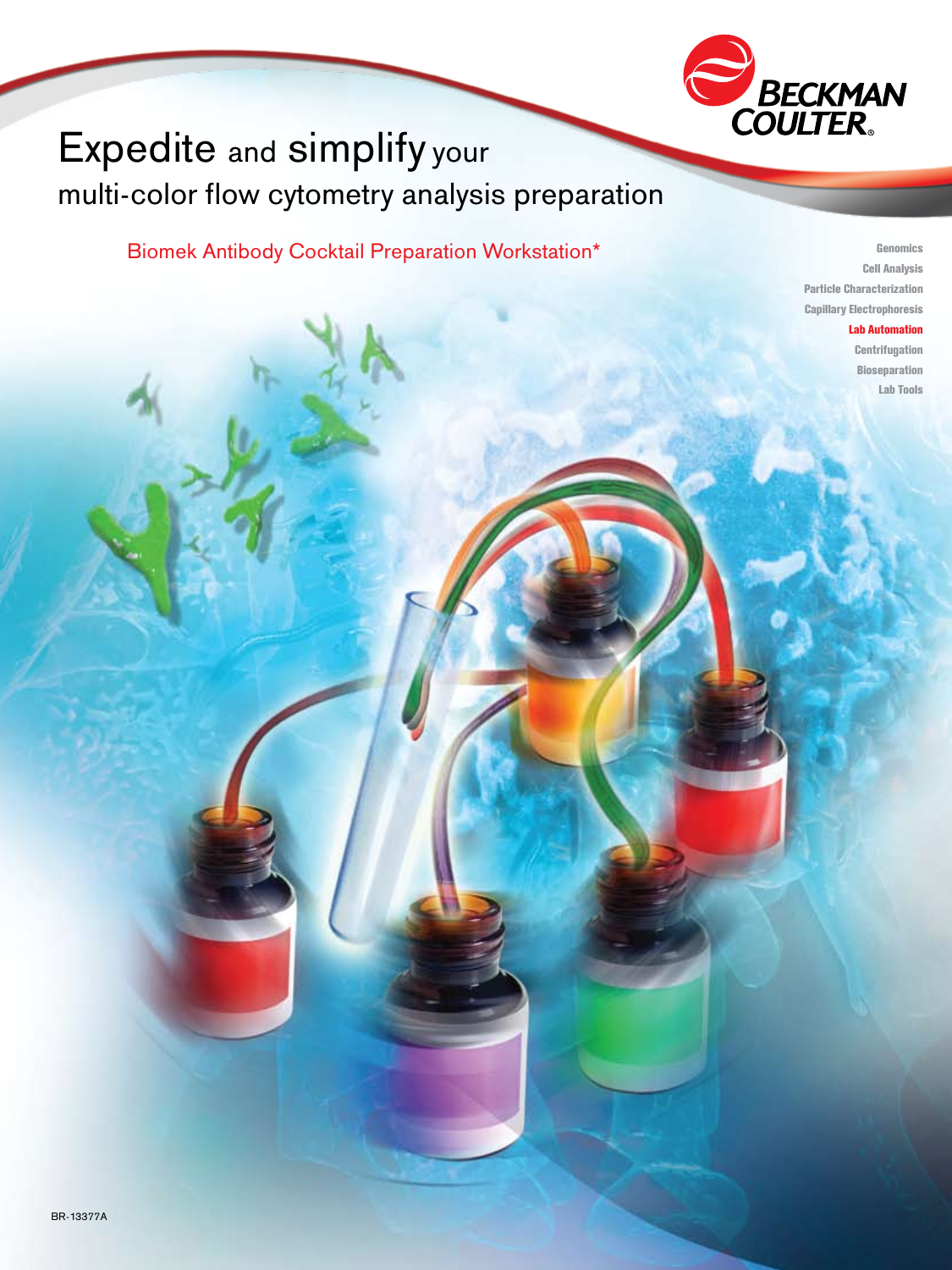# Expedite and simplify multi-color flow cytometry analysis preparation



Simplify data management with multiple report options and formats.

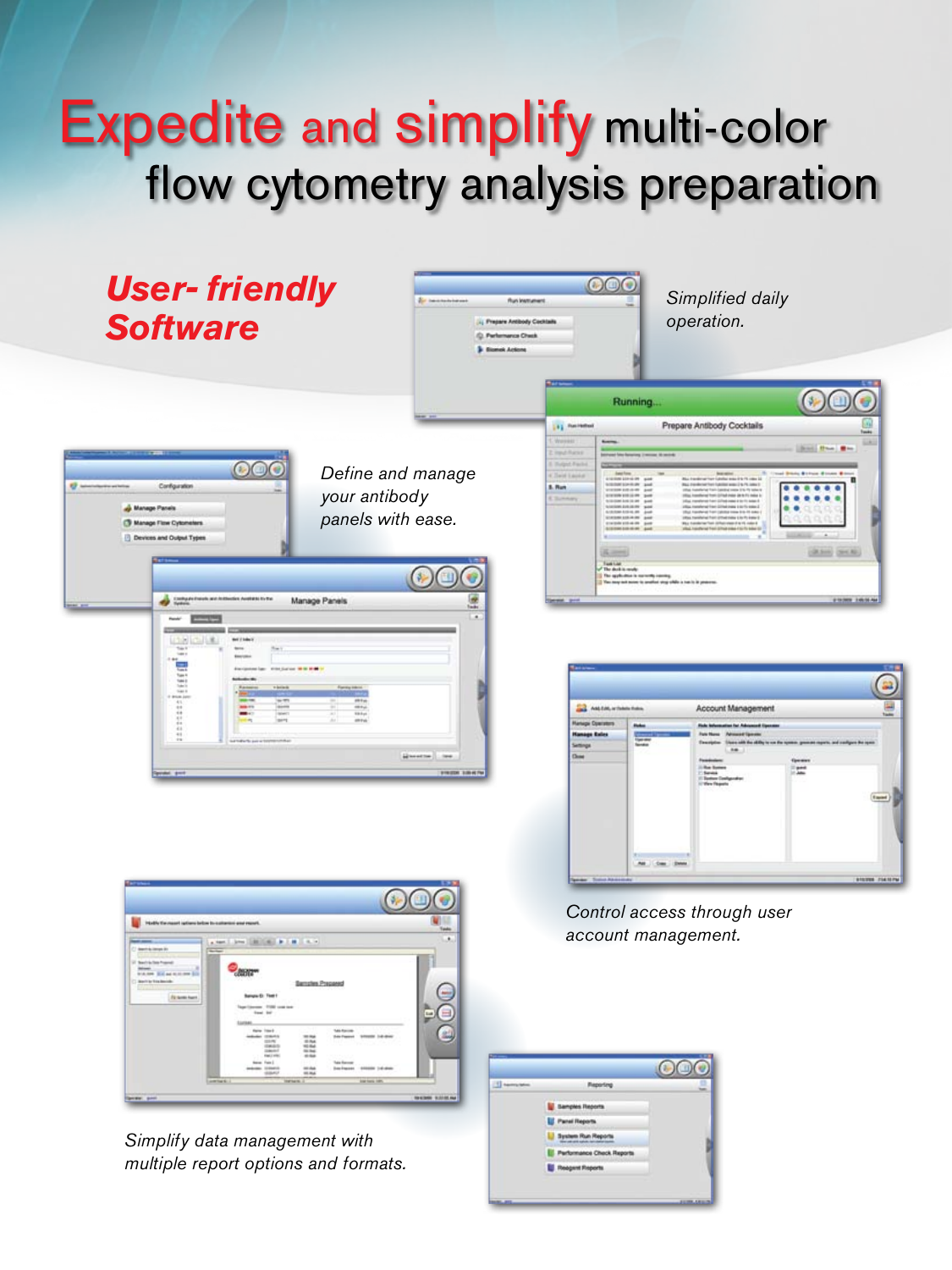### *Sample ID Tracking*



On-deck MCLs with Fly-By Bar Code Reader for cocktails prepared in individual sample tubes



### Example Deck Layout

- A. Rack for IOTest reagent vials
- B. Optional on-deck balance for gravimetric pipetting performance check
- C. Rack for antibody vials from other vendors
- D. Rack for CYTO-STAT reagent vials.
- E. Multitube carousel loaders for Beckman Coulter's flow cytometers
- F. Tubes connect thermal exchange units (TEU) to a refrigerated circulating bath (sold separately).

The Biomek Antibody Cocktail Preparation Workstation accommodates IOTest and CYTO-STAT reagent vials from Beckman Coulter, as well as antibody vials from other vendors (available upon request).

Rack for 56 IOTest reagent vials with covers on top of a TEU. (Covers of the first 7 rows were removed to show the tilted vials.)



#### Antibody vial racks

- With temperature control by TEUs
	- To cool antibody vials
- Vials with flat bottoms
- (e.g. IOTest vials) are tilted
	- To minimize residual dead volumes in the vials
- Light and evaporation protection

Rack for 12 antibody vials from other vendors with covers on top of a TEU.

Rack for 24 CYTO-STAT reagent vials with a cover on top of a TEU.